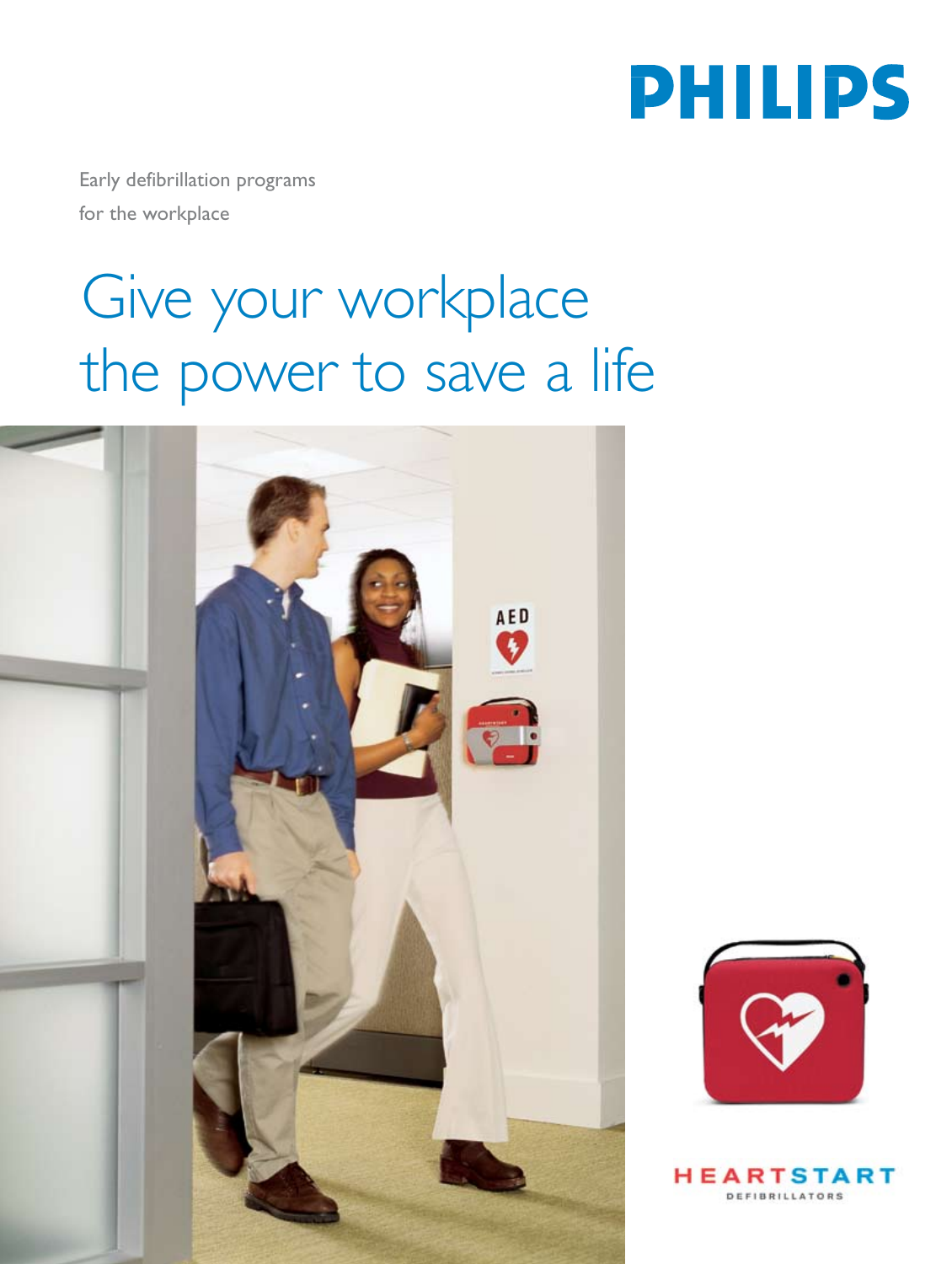Sudden cardiac arrest (SCA) can happen to anyone, at any time, anywhere – without warning. For the greatest chance of survival from the most common cause of SCA, a shock from a defibrillator must be delivered within the first few minutes of collapse.<sup>7</sup>

Philips advanced the out-of-hospital early defibrillation movement with the launch of our first automated external defibrillator in 1996. Now with more than 275,000 devices worldwide, Philips is the global leader, and the trusted choice in early defibrillation.



"We post notices to let people know we're equipped with portable defibrillators, so visitors know we care about our employees and customers. They think, 'This represents how Carrier operates. They're ahead of the curve. They've got their priorities straight.'"

**Sammy Suriani, RPA-C, Clinical Coordinator of Medical Services, Carrier Corporation**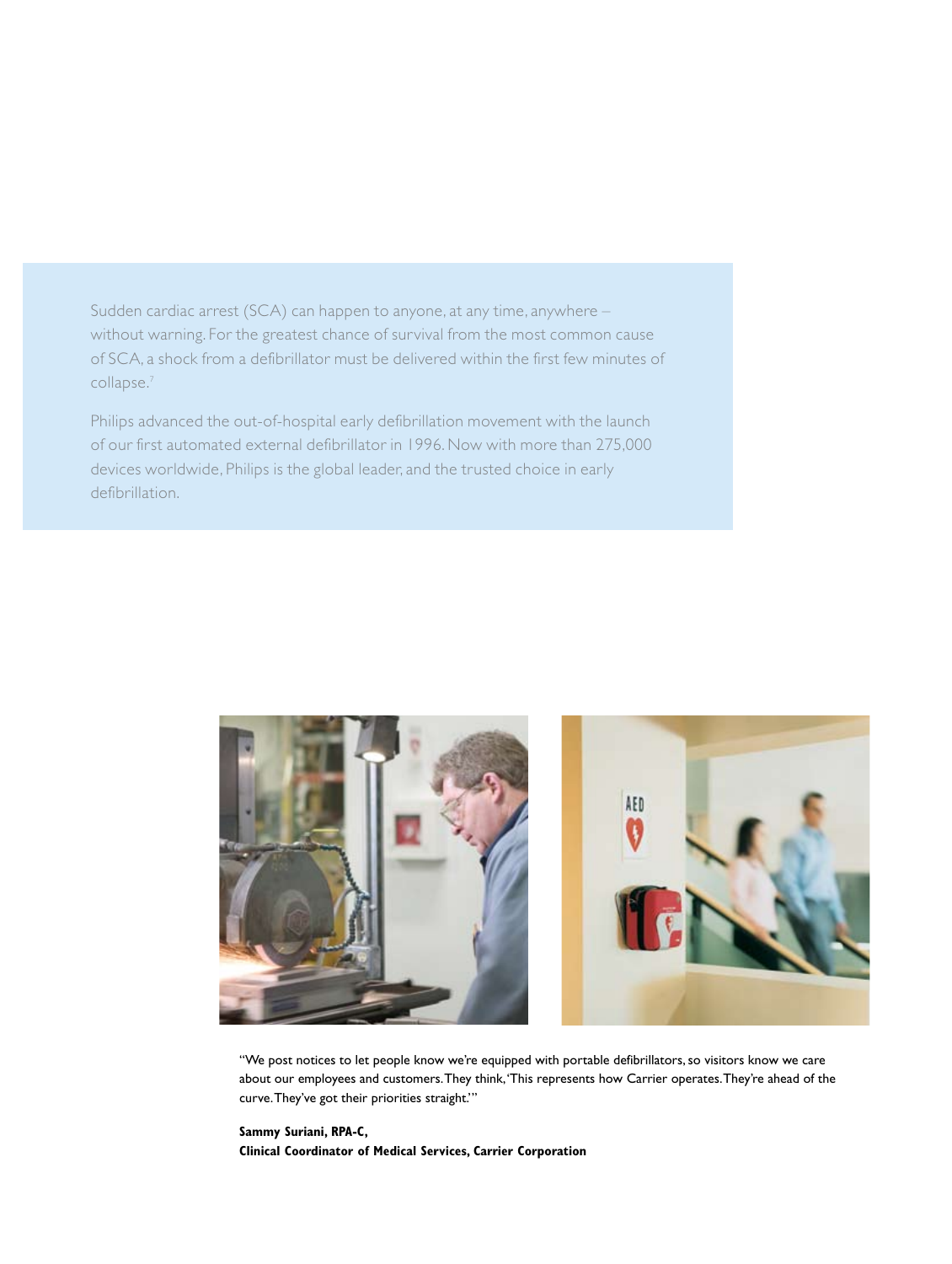### HeartStart Defibrillators

# In the Workplace. C



- 13% of workplace fatalities are from sudden cardiac arrest<sup>1</sup>
- The current national survival rate for SCA is less than 5%<sup>2</sup>
- The likelihood of successful resuscitation decreases by about 10% with every minute that passes $3$
- An additional 40,000 lives could be saved each year in the U.S. alone with widespread access to defibrillators<sup>4</sup>
- 34% of those who have implemented an AED program have used their AED at least once in order to help save a  $l$ ife $5$

For more than a century, Philips has pioneered technology that makes life better. Today, we're taking this commitment one step further; creating products that not only enhance life, but also help preserve it. Philips is the trusted choice for resuscitation products – helping responders treat SCA quickly and effectively whenever it occurs.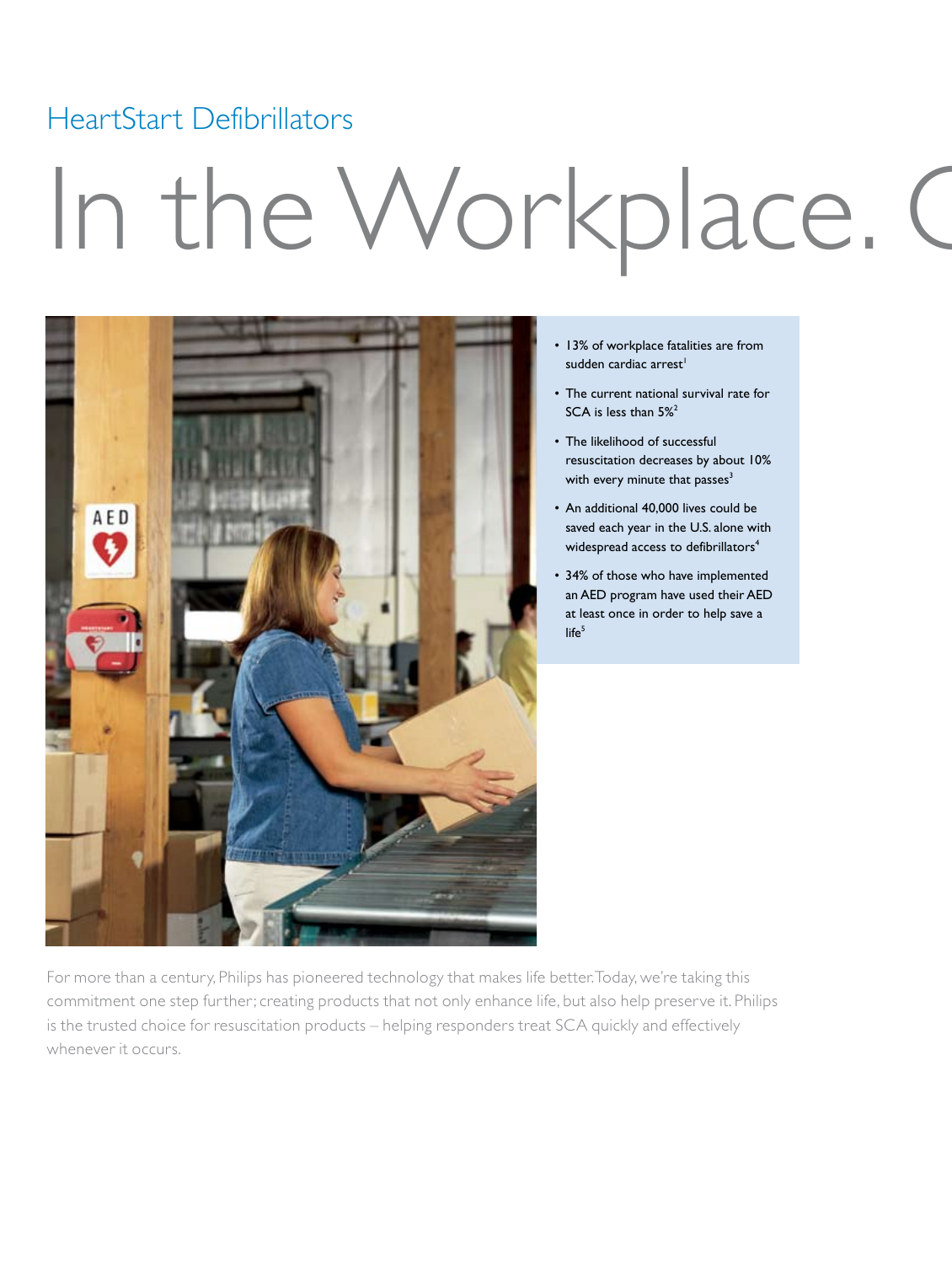# In the Job.



HeartStart FR2+ Defibrillator



HeartStart FRx Defibrillator



HeartStart OnSite Defibrillator

Forward-thinking organizations and communities are establishing early defibrillation programs in shopping malls, airports, businesses, health clubs, casinos, and across entire towns and cities. Now you can empower your organization with the same confidence, peace of mind and invaluable preparedness.

#### Easy to use

HeartStart Defibrillators are specifically designed for the lay responder. Our defibrillators provide clear, easy-tofollow voice instructions and a simple user interface to guide the responder through an emergency.

In fact, HeartStart Defibrillators are so easy to use, in a mock cardiac arrest, naïve sixth-graders were able to use the device quickly and successfully.<sup>6</sup>

#### Reliable

You can rely on Philips. Our HeartStart Defibrillators are dependable. They perform comprehensive daily, weekly and monthly self-tests to help ensure readiness. A highly visible status indicator shows at a glance that the device has passed its last self-test and is ready for use.

#### Safe

HeartStart Defibrillators are based on industry-leading technology. Using a highly accurate algorithm, HeartStart Defibrillators are designed to only deliver a shock if the patient's heart rhythm is shockable.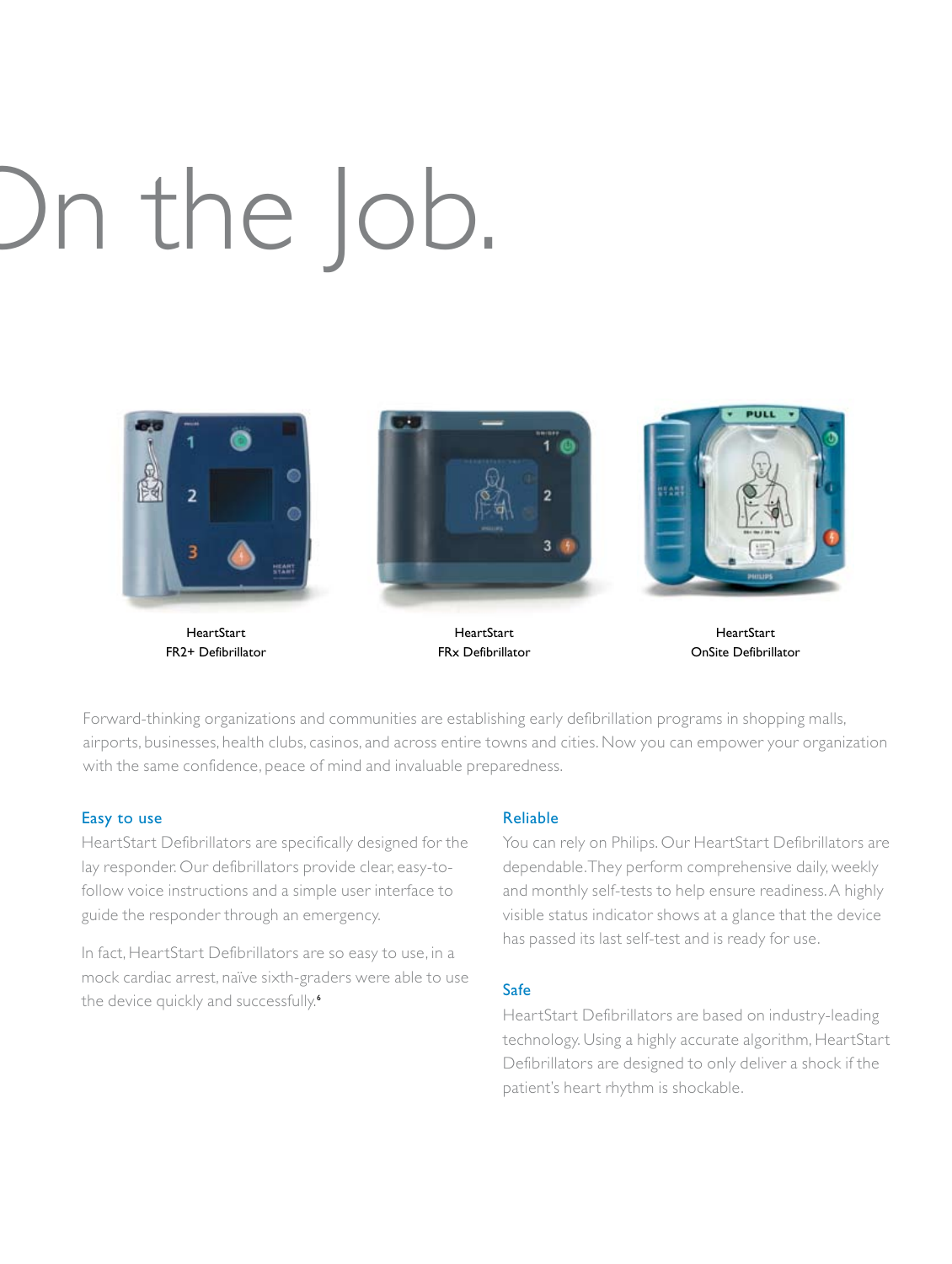#### Philips HeartStart Essentials

### The key to a successful early defibrillation program

Philips helps implement a comprehensive program with most everything you and your medical director will need to help save a life from sudden cardiac arrest. We'll get you started with preimplementation consulting and site assessments. We can help manage your everyday needs including medical direction from a licensed physician, web-based program management, data management software, and responder and instructor training. Philips offers ongoing support with a five-year warranty, optional extended warranty and continued customer support from supplies ordering to technical assistance.